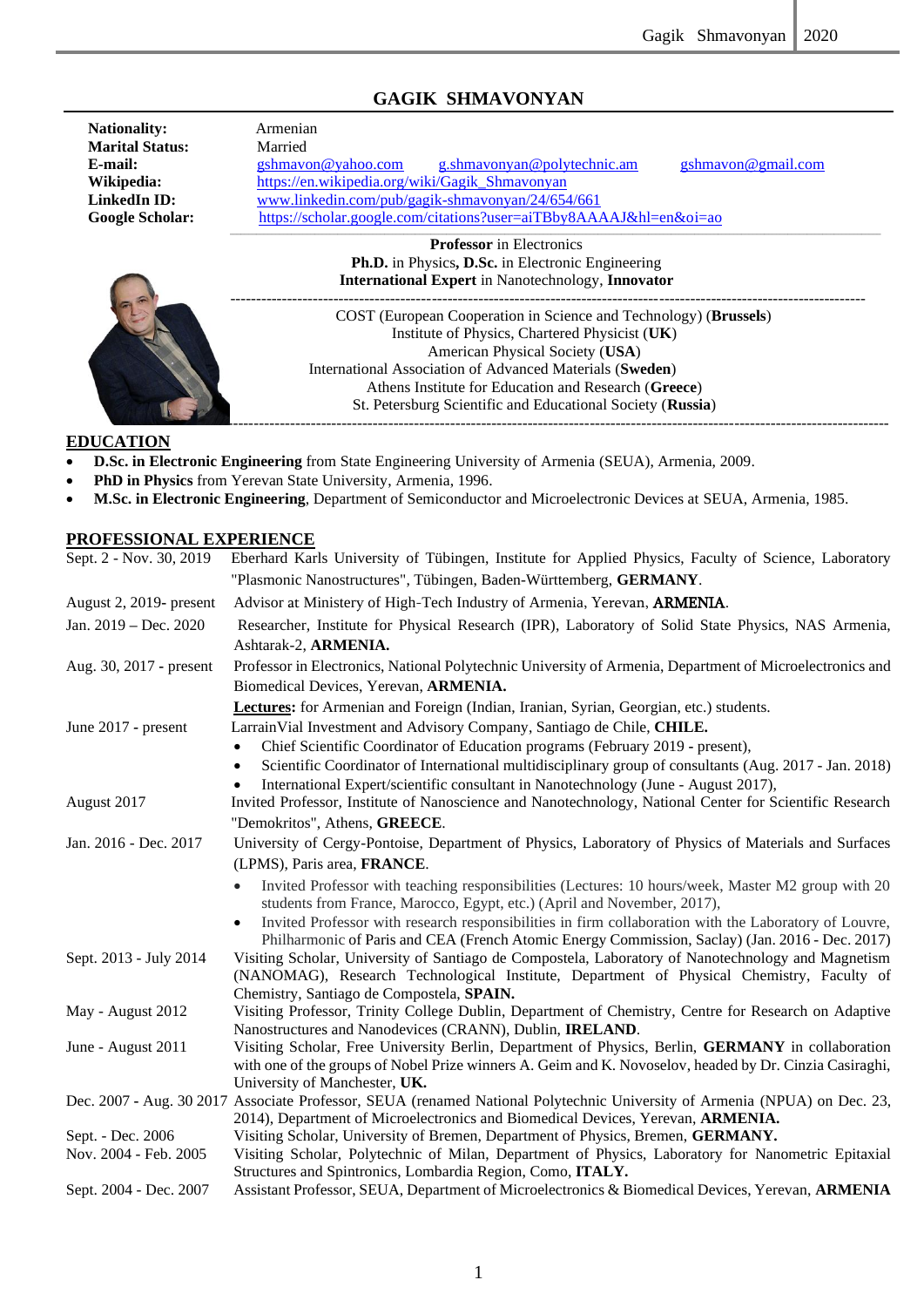| July - Dec. 2003       | Visiting Professor with teaching responsibilities, University of Hull, Department of Engineering, Labora- |
|------------------------|-----------------------------------------------------------------------------------------------------------|
|                        | tory of Optoelectronic Devices in collaboration with the Department of Physics, University of Oxford, UK. |
| Oct. - Dec. 2002       | Visiting Scholar, University of Bremen, Department of Physics, Bremen, GERMANY.                           |
| Dec. 2001 - Aug. 2002  | Postdoctoral position, Department of Electrical Engineering at National Taiwan University in conjunction  |
|                        | with Agilent Technologies (USA), Taipei, TAIWAN.                                                          |
| July - Nov. 2000       | Visiting Professor, University of Hull, Department of Engineering, Laboratory of Optoelectronic Devices   |
|                        | in collaboration with the University of Oxford, Department of Physics, UK.                                |
| March 1991 - Dec. 2001 | Senior Researcher, SEUA, Department of Physics, Yerevan, ARMENIA.                                         |
| Dec. 1985 - March 1991 | Junior Researcher, Tutor of Physics Laboratory, SEUA, Department of Physics, Yerevan, ARMENIA.            |
|                        |                                                                                                           |

**RESEARCH FIELDS** Nanotechnology, Materials Science, Renewable Energy, Optoelectronics, Optical Communication.

### **RESEARCH INTERESTS**

#### **Recent Research Interests**

• 2D atomic materials, 2D devices and flexible electronics, **Last Research Interests**

- Synthesis of NWs and metal clusters with the size of less than 2 nm, their characterization by optical (Raman, UV/Vis, FT-IR, NMR) spectroscopy, Fluorescence, XPS and electronic microscopy (AFM, STM, SEM and TEM) and functionalization.
- Epitaxial growth (MBE, MOVCD and STM) of semiconductor nanostructures,
- Design, fabrication and characterisation of semiconductor nanostructured optoelectronic devices:
	- Tunable semiconductor lasers and broadband semiconductor optical amplifiers for optical fiber communications.
		- Photo-electrochemical, photovoltaic (PV), thermophotovoltaic (TPV) and perovskite solar cells.

#### **PUBLICATIONS**

Total citations:  $> 160$ , h-index: 6.

Author and co-author of 190 publications, including:

- 50 papers in refereed journals,
- 20 patents: 1 Spanish (extended to EPO, WIPO and US), 17 Armenian and 2 USSR),
- 120 International (27 countries) and Local Conference papers,
- Chapter in 3-volume Textbook for European University students, De Gruyter (English),
- 3 Academic Manuals (Armenian),
- 1 Problem book (Armenian)

#### **AWARDS**

- Armenian-Belarusian ArmBel Grant-Ap18<sub>1</sub>1c-2 in applied research "Hybrid superconductors with electrode system based on vertically oriented graphene nanowalls and carbon nanotubes", 2018-2020.
- University Award (Thanksgiving certificate of appreciation), Awarded by National Polytechnic University of Armenia, November 26, 2018.
- European Cooperation in Science and Technology (COST) Short-term scientific missions (STSM) Grant, Action MP1302 "Nanospectroscopy", 2017.
- Heritage Science Foundation Grant "Protection of the materials of cultural heritage objects against degradation by graphene coating", Program "Cooperation and Mobility International 2016", 2016-2017.
- University Award (Thanksgiving certificate of appreciation for presentation of his technology at the "DigiTec Expo-2016" International Technology Exhibition), Awarded by National Polytechnic University of Armenia, October 18, 2016.
- Global Cleantech Innovation Grant AM004 "Graphene thermophotovoltaic cells", Awarded by UN Industrial Development Organization (UNIDO) at Cleantech Open Global Ideas Competition (Startup Acceleration Program), 2015;
- Global Cleantech Innovation Grant AM004 "Graphene and Graphene electronics", Awarded by UN Industrial Development Organization (UNIDO) at Cleantech Open Global Ideas Competition (Startup Acceleration Program), 2014;
- EU Erasmus Mundus (European Community Action Scheme for the Mobility of University Students) scholarship (# 1720044), ALRAKIS-2 Postdoctoral study/Career development program, 2013-2014.
- ARPA Institute Invention Competition Award (3rd prize), Awarded by ARPA for the project "Non-conventional, cheap and easy technology for large-scale production of graphene", Los Angeles, CA, USA, September, 2014.
- ARPA Institute Invention Competition Award (2<sup>nd</sup> prize), Awarded by ARPA for the project "Heterostructure thermophotovoltaic cells", Los Angeles, CA, USA, September, 2013.
- European Cooperation in Science and Technology (COST) Short-term scientific missions (STSM) Grant, Action MP0901 "Designing Novel Materials for Nanodevices - from Theory to Practice (NanoTP)". 2012.
- DAAD (German Academic Exchange Service) Fellowship, 2002, 2006, 2011 and 2019.
- Award of Marquis Who's Who in the World, 28th edition, VIP Number 35541273, New Jersey, USA, 2800 p., 2010-2012.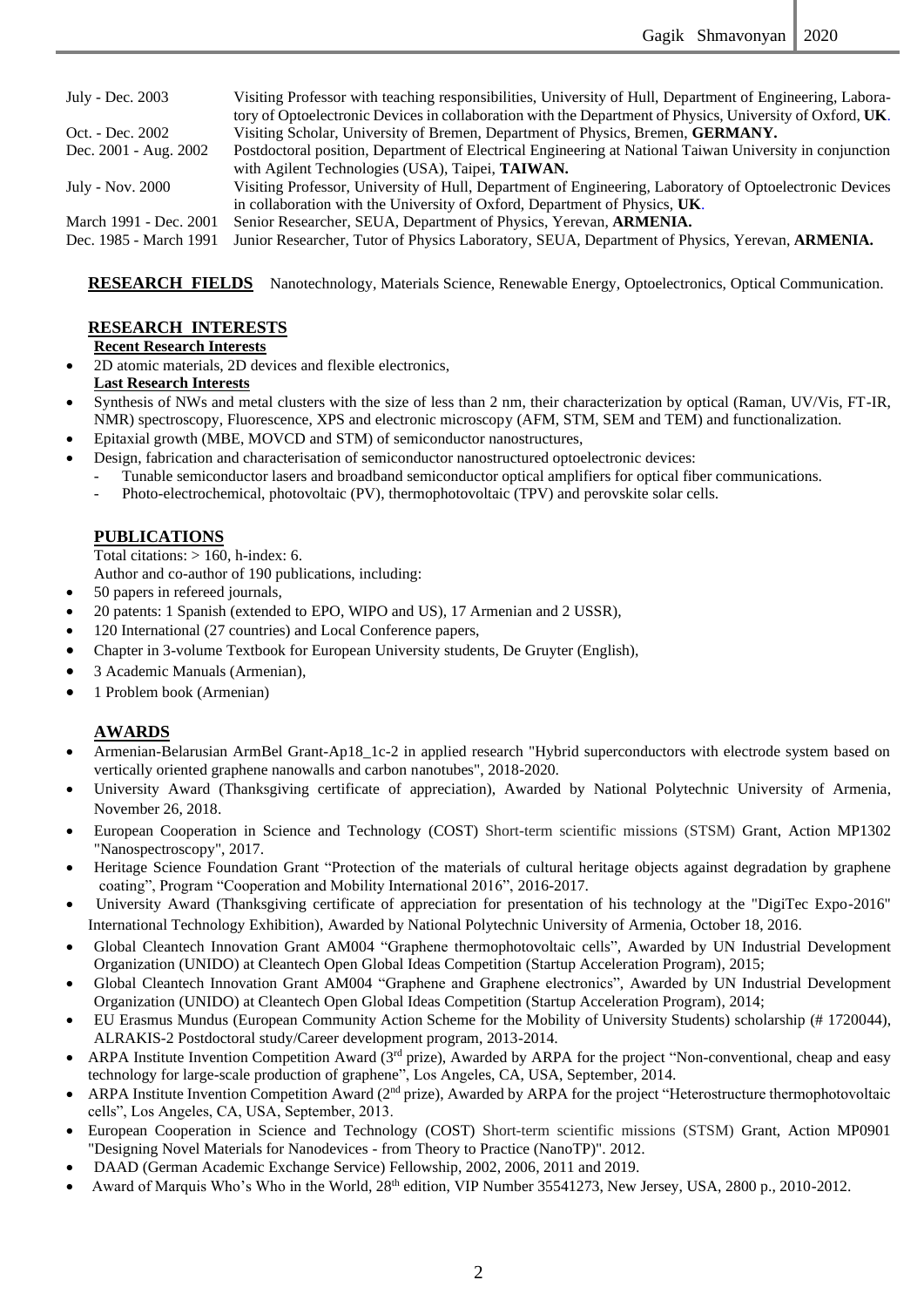- NATO Reintegration Research Grant PDD (CP)-FEL.RIG 980772 "Characterization of Semiconductor surfaces, interfaces and structures for photoelectrochemical, photovoltaic and thermophotovoltaic conversion of solar energy", Awarded by NATO, 2004-2007.
- Cariplo Foundation and Landau Network Centro Volta Grant, Awarded by Centro Volta, Como, Italy, 2005.
- The best research publication Award  $(2<sup>nd</sup> prie)$  for series of papers published in the field of semiconductor optical amplifiers and elaboration of signal in nanostructures published in 2004-2005, Awarded by State Engineering University of Armenia, Yerevan, Armenia, December, 2005.
- Dora Jones Fellowships, Awarded by the University of Hull, Hull, UK, 2000 and 2003.
- Travel grant for participation in the 12th International Workshop on the Physics of Semiconductor Devices, Awarded by Armenian College and Philanthropic Academy (ACPA), Chennai, India, 2003.
- Travel grant for participation in the Photonics West 2003: San Jose, California, USA, Awarded by CRDF, 2002, USA.
- Travel grant for participation in the 10th International Conference on II-VI Compounds, Bremen, Germany, Awarded by the University of Bremen, Germany, 2001.
- Travel grant to carry out research in Osaka, Japan, Armenia, 1997.
- Student Graduation paper awards:
	- 1 st prize, Alexander Popov Diploma of Honor, Soviet Union Students' Scientific Competition, Baku, Azerbaijan, 1986.
	- <sup>-</sup> 1<sup>st</sup> prize for the best graduation paper, Republican Students Competition, Yerevan, Armenia, 1985.
	- <sup>1</sup> 1<sup>st</sup> prize, Diploma for Student excellent research at 32<sup>nd</sup> Scientific Competition, State Engineering University of Armenia, Yerevan, Armenia, Nov. 23, 1985.
- The best graduate student Award of the year of 1980 at School named after Yghishe Charents, Yerevan, Armenia.

#### **PRIZES**

• CleanTech Oscar Prize (1st prize and National winner) for the project "Graphene-assisted thermophotovoltaic cells" at Cleantech Open Global Ideas Competition (Startup Acceleration Program), San Fransisco, Silicon Valley, USA; Awarded by UN Industrial Development Organization (UNIDO), 2015.

### **RESEARCH PROJECTS**

- Hybrid superconductors with electrode system based on vertically oriented graphene nanowalls and carbon nanotubes (2019-2020).
- Non-conventional, easy, cheap and ecologically clean technology for mass production for high quality graphene (2014-2019).
- Graphene based perovskite solar cells (2017).
- Protection against degradation of the material by a coating heritage made of graphene" (2016-2017).
- Synthesis of platinum clusters by electrochemical method and characterization of them (2014-2015),
- Development of the library of "smart" nanomaterials nanoengineering of nanomaterial properties (2012).
- Synthesis of graphene and its characterization by optical spectroscopy (2011-2014).
- SEM and STM investigation of the surface and cross-section features of ZnO NWs under FIB treatment (2006-2007).
- Photo-electrochemical, photovoltaic and thermophotovoltaic conversion of solar energy (2004-2007).
- Monolithic integration of III/V semiconductor nanostructured heterostructures and devices on silicon (2004-2005).
- Epitaxial growth of low dimensional Ge structures on Si (113) through surface active species mediated growth (2003).
- Broadband gain media for external-cavity semiconductor lasers tunable from 1.25-1.65 µm (2001-2002).
- Photo-electrochemical, photovoltaic and thermophotovoltaic conversion of solar energy (1985-1990).
- Investigation of the rotation of polarization angle of light reflected from semiconductor surfaces and interfaces (1987-1988).
- Investigation of surface excitons on semiconductor-electrolyte interface (1985-1988).
- Point defect studies using Electron Paramagnetic Resonance (1984).

#### **INVITED TALKS / LECTURES AT SEMINARS IN LEADING RESEARCH GROUPS VISITS TO MORE THAN 30 COUNTRIES**

- 1. **FRANCE** (Paris), The Louvre Laboratory, November 28, 2017, Host Christine Richter,
- 2. **ARMENIA** (Yerevan), Armenian-Iranian Nanotechnology Forum, September 22-23, 2017.
- 3. **FRANCE** (Cergy-Pontoise), University of Cergy-Pontoise, Seminar "Electron and spin dynamics in correlated systems", November 30, 2016, Host Professor Karol Hricovini,
- 4. **FRANCE** (Cergy-Pontoise), University of Cergy-Pontoise, 2016 and 2017, Host Professor Karol Hricovini,
- 5. **ARMENIA** (Yerevan), September 21-23, 2016, 1st Pan-Armenian Scientific Forum, Host Ruben Vardanyan
- 6. **FRANCE** (Paris), The Louvre Laboratory, July 18, 2016, Host Stephene Vaidelich,
- 7. **ARMENIA** (Yerevan), April 12, UNIDO CleanTech Final Meeting, Host Frunzik Voskanyan.
- 8. **ITALY** (Rome) COST MP1302 Nanospectroscopy Annual Meeting, March 21-26, 2016. Host Prof. Antonio Cricenti,
- 9. **FRANCE** (Cergy-Pontoise), University of Cergy-Pontoise, Feb. 6, 2016, Host Prof. Flora Koukiou and Prof. Armen Shirikyan,
- 10. **USA** (Silicon Valey, San Francisco and San Jose, CA), CleanTech Open Global Forum and Expo, November 15-20, 2015.
- 11. **ARMENIA** (Yerevan), Technology and Science Dynamics Company (USA), July 22, 2015, Host Vahan Shakaryan.
- 12. **ARMENIA** (Yerevan), Armenian-French Forum on Energy Sphere, November 8, 2014, organized by United Nations.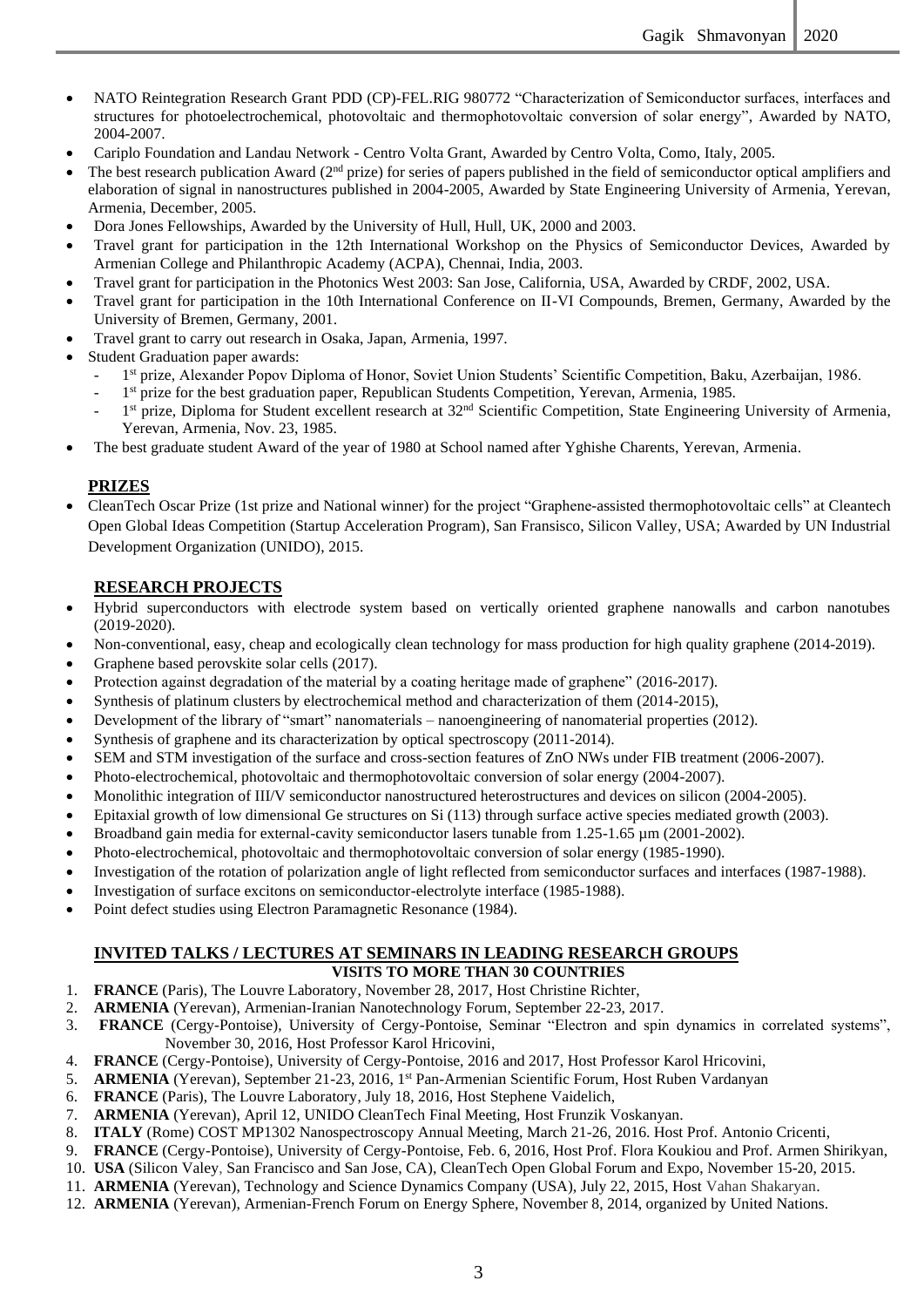- 13. **GEORGIA** (Batumi), Summer school "Research methods in material science", 2 invited lectures, August 18-23, 2014, Host Prof. Tamar Tchelidze.
- 14. **FRANCE** (Nantes), COST NanoTP MP0901 Meeting, April, 2014. Host Prof. Chris Ewels,
- 15. **SPAIN** (Santiago de Compostela), University of Santiago de Compostela, October, 2013, Host Prof. M.A. López-Quintela.
- 16. **IRELAND** (Dublin), Trinity College Dublin, June, 2012, Host Dr. Silvia Giordani.
- 17. **ITALY** (Trieste), Management Committee Annual Meeting of COST Action MP0901 and visit to Elletra synchrotron Trieste (International center), November, 2011.
- 18. **GERMANY** (Berlin), Free University Berlin, June, 2011. Host Dr. Cinzia Casiraghi.
- 19. **GERMANY** (Bremen), Bremen University, October 2006, Host Prof. Dr. Jens Falta.
- 20. AUSTRIA (Riezlern), 4<sup>th</sup> Workshop of Institute of Solid State Physics, September 25 30, 2006, Host Prof. Dr. Jens Falta
- 21. **ARMENIA** (Yerevan), Workshop on Science and Technology Entrepreneurship Program (STEP) organized by US CRDF and Enterprise Incubator Foundation (Armenia), Yerevan, May 26, 2006.
- 22. **ITALY** (Como), Polytechnic of Milan, Department of Physics, L-NESS, 2005, Host Prof. Dr. Hans von Kaenel.
- 23. **INDIA (**Calcutta), ACPA, 2004, Host Mrs. Sonia John.
- 24. **UK** (London), Imperial College London, **UK**, 2003, Host Professor Keith Barnham
- 25. **UK** (Oxford), University of Oxford, 2003, Host Prof. Robin Nicholas
- 26. **UK** (Hull), University of Hull, 2003, Host Prof. Stephanie Haywood
- 27. **GERMANY** (Oldenburg), University of Oldenburg, 2002, Host Dr. Rudolf Brueggemann.
- 28. **GERMANY** (Bremen), University of Bremen, 2002, Host Prof. Dr. Jens Falta.
- 29. **TAIWAN** (Taipei), National Taiwan University, 2001, Host Prof. Ching-Fuh Lin
- 30. **UK** (Oxford), University of Oxford, 2000, Host Prof. Robin Nicholas
- 31. **UK** (Oxford), University of Oxford, Physics Department, 2000, Host Prof. Roger Davies
- 32. **UK** (Hull), Hull, 2000, Host Prof. Stephanie Haywood
- 33. **ARMENIA** (Ashtarak), Institute for Physical Research, 1996, Host Prof. Radik Martirosyan
- 34. **ARMENIA** Yerevan State University, Department of Semiconductor Physics, 1996, Host Prof. Vladimir Haroutiounian
- 35. **RUSSIA** (St. Petersburg), Institute of semiconductor physics, Host Dr. Igor Uraltsev, 1990
- 36. **UKRAINE** (Kiev), "Paramagnetic semiconductors", Institute of Semiconductor Physics, 1984.

#### **INDUSTRY RELATIONSHIPS AND COLLABORATIONS** / **VISITS TO THE COMPANIES**

- **USA** (Silicon Valley), PARC, November 19, 2015.
- **USA** (Silicon Valley), Alta Motors, November 19, 2015.
- **USA** (Silicon Valley), GSV Labs, November 19, 2015.
- **USA** (Silicon Valley), Tesla Motors, November 19, 2015.
- **ARMENIA** (Yerevan), Technology and Science Dynamics (USA), July 22, 2015.
- **ITALY** (Trieste), Elletra Sinchrotron Trieste, November, 2011.
- **KOREA** (Suwon), Samsung Electronics, Central R&D Research Center, 2004.
- **TAIWAN (**[Hsinchu](https://en.wikipedia.org/wiki/Hsinchu)**)**, Taiwan Semiconductor Manufacturing Company (TSMC), 2002,
- **RUSSIA** (St. Petersburg), Leningrad Optical and Mechanical Association (LOMO), 1993, Host: Dr. Andranik Ioannisiani
- **UKRAINE** (Kharkov), Optics Company, 1988.

#### **EXPERT**

- Expert in Nanotechnology, Electronic Engineering and Renewable Energy at i2mfund (USA) (since 2019).
- External Independent Expert at Cyprus Research Promotion Foundation (since 2018).
- International Expert in Nanotechnology at LarrainVial Investment and Advisory Company, Santiago de Chile (since 2017).
- External Expert at European Cooperation in Science and Technology (COST) Association, Belgium, Brussels (since 2016).
- Expert at State Committee of Science, Armenia (since 2013).
- Expert in Nanotechnology, Rokkors Nanotechnologies, Vienna, **AUSTRIA** (2007).

#### **ADVISOR/CONSULTANT**

- Advisor (Advisory Board Member) at Global Startup Awards (since July 29, 2019).
- Member of the Professional Advisory Body adjacent to the Minister of High-Tech Industry of the Republic of Armenia (on public grounds) (since August 2, 2019).
- Consultant at "African Network for advanced two-dimensional materials" (includes Morocco, South Africa, Algeria, Tunisia, Cameroon, Congo Brazzaville and Rwanda) supported by the Abdus Salam International Centre for Theoretical Physics (ICTP, Trieste, Italy) (2019).

#### **MEMBER / CHAIR OF CONFERENCE ORGANIZING / TECHNICAL COMMITTEES**

• TPC member, 5<sup>th</sup> International Conference on Green Materials and Environmental Engineering (GMEE), Guangzhou, China, December 27-29, 2015.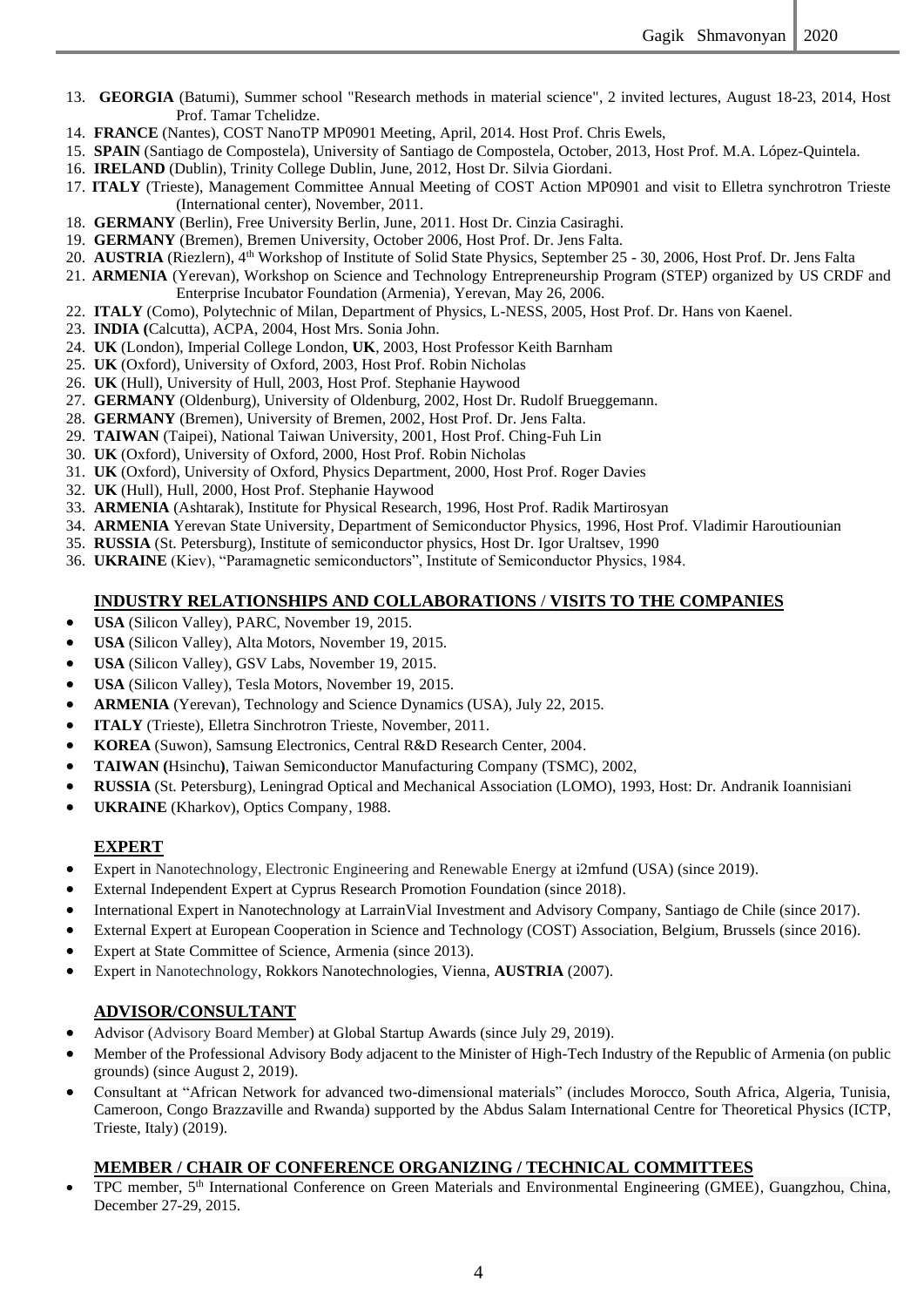- TPC member, International Conference on Energy, Power and Environmental Science, Beijing, China, November 24-25, 2019.
- OCM and Session Chair of the session "Advanced Nanomaterials", Invited Speaker, 2<sup>nd</sup> International Conference on Nanotechnology **(**SCON Nanotechnology), Amsterdam, Netherlands, November 18-19, 2019.
- TPC member, International Conference on Advanced Material Research and Processing Technology, July 19-21, 2019, Wuhan, China.
- OCM, Invited Speaker,  $9<sup>th</sup>$  International Conference on Advanced & Nano materials, June 26-27, 2019, New York, USA.
- OCM, Plenary Speaker, Global Conference on Carbon Nanotubes and Graphene Technologies (Graphene Technology-2019), March 28-29, 2019, Milan, Italy.
- International Technical Committee (ITC) member, International Conference on Big Data and Artificial Intelligence, December 21-23, 2018, Ningbo, China.
- TPC member, International Conference on Material Engineering, Nanjing, China, August 17-19, 2018.
- TPC member, 5<sup>th</sup> Annual International Conference on Material Science and Engineering (ICMSE2017) Xiamen, Fujian, China, October 20-22, 2017.
- TPC member, 4th Annual International Conference on Computer Science & Applications, Beijing, China, Dec. 8-10, 2017.
- TPC member, 5<sup>th</sup> Annual International Conference on Material Science & Engineering, Suzhou, China, June 23-25, 2017.
- General Chair, 2<sup>nd</sup> International Conference on Green Materials and Environmental Engineering (GMEE), Phuket, Thailand, December 20-21, 2015.
- TPC Member, Member of International Scientific Committee, International Conference on Advanced Technology in Materials Science and Engineering (ATMSE), Phuket, Thailand, December 20-22, 2015.
- TPC Member, 5<sup>th</sup> International Conference on Electronics, Communications and Networks, Shanghai, China, Dec. 12-15, 2015.
- Technical Program Committee (TPC) Member, International Association of Science & Technology for Development (IASTED).

## **PRESENTATIONS AT EXHIBITIONS**

- World Congress on Information Technology (WCIT), October 6-9, 2019 and DigiTec Expo Technological Exhibition, October 5-9, 2019, Yerevan, Armenia ("NanoHi" Team, National Polytechnic University of Armenia).
- DigiTech Expo Technological Exhibition, Yerevan, Armenia, October 5-7, 2018 ("NanoHiTech" Association).
- DigiTech Expo Technological Exhibition, Yerevan, Armenia, September 30 October 2, 2016 ("NanoHi" Team, National Polytechnic University of Armenia).
- CleanTech Open Global Expo, Silicon Valey, San Jose, CA, USA, November 19-21, 2015.
- DigiTech Expo Technological Exhibition, Yerevan, Armenia, October 2-4, 2015 ("NanoHi" Team, UNIDO).
- Exhibition devoted to the World Environment Day organized by UN, Lovers park, Yerevan, Armenia, June 5, 2015 ("NanoHi" Team).

#### **PhD SUPERVISION / CO-SUPERVISION**

- PhD students:
	- Zadoyan Ovsanna (2011-2014) ''Elaboration and investigation of the epitaxially grown nanostructured thermophotovoltaic cells'', April 7, 2015.
		- Sevoyan Gevorg (2011-2014).
		- Khachatryan Vladimir (2008-2011).
- Official opponent at a Ph.D. disputation for the defense of PhD thesis at YSU and NPUA:
	- Ayvazyan Karen, PhD, September 19, 2015.
	- Vahanyan Artyom, DSc, October 6, 2012.
	- Harutiunyan Vardan, PhD, May 12, 2012.
- Graduate Foreign and Armenian students (more than 1000).
- Undergraduate Foreign and Armenian students (more than 3000).

## **PROFESSIONAL SOCIETY MEMBERSHIP**

- President of NanoHiTech Association (since 2020).
- Member of EQORIA Scientific Consortium (since October 21, 2019).
- 5-year Membership **(**ID # 6351213743209**),** International Association of Advanced Materials **(**IAAM**)**, Sweden (2019-24)
- Management Committee member with Observer status of the COST Action **"**Multi-Functional Nano-Carbon Composite Materials Network (MultiComp)**"** Project CA15107, Brussels, Belgium (2018 - 2020).
- Management Committee member with Observer status of the COST Action "Materials, Physics and Nanosciences (MPNS)" Project MP1302 "NanoSpectroscopy", Brussels, Belgium (2015-2017).
- Management Committee Member of the COST Action "Materials, Physics and Nanosciences (MPNS)" Project MP0901 "Designing Novel Materials for Nanodevices - from Theory to Practice (NanoTP)", Brussels, Belgium (2011-2014),
- Member of National Graphene Association (since 2017).
- Academic Member, Athens Institute for Education and Research (ATINER), Units of **"**Physics Research**"** and **"**Electrical Engineering Research**"**, Athens, Greece (since 2016).